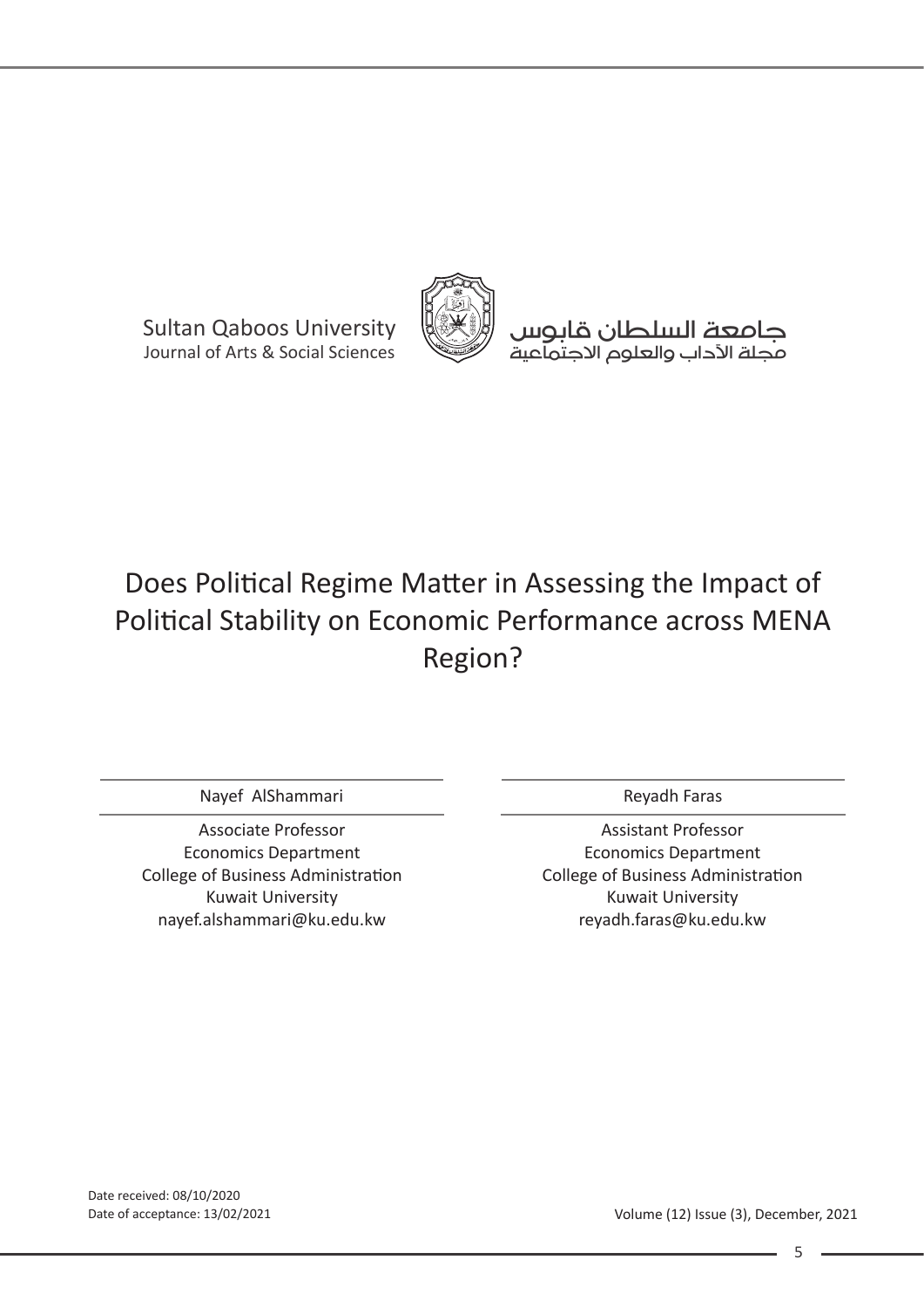# Does Political Regime Matter in Assessing the Impact of Political Stability on Economic Performance across MENA Region?

Nayef AlShammari and Reyadh Faras

# Abstract

This paper examines the influence of political stability on economic performance across different political regimes in the Middle East and North Africa (MENA) region. The study uses panel data of MENA sample countries from 1996 to 2018. The pooled OLS, fixed effects, random effects, and Hausman techniques are used to examine the estimated model. The study contributes to the political economy by discriminating the influence of different political regimes across MENA: republics, monarchies, and semi-democracies. The main findings show that when accounting for political regime types across MENA, the political stability of both republic regimes and monarchy regimes positively affects their economic performance. However, the impact tends to be negative for countries under semi-democratic regimes, as these countries suffer from a high level of political instability. Using other institutional indicators, semi-democratic regimes, as expected, outperformed the other political regimes. These results are consistent with the literature on the importance of democracy as a driver for economic enhancement.

Keywords: Political Regime; Political Stability; Economic Performance; Democracy; MENA.

**هل النظام السيايس مهم يف تقييم تأثري االستقرار السيايس عىل األداء**  الاقتصادي في منطقة الشرق الأوسط وشمال إفريقيا؟

**نايف نزال الشمري، ورياض يوسف فرس**

**امللخص:**

تتناول هذه الورقة تأثير الاستقرار السياسي على الأداء الاقتصادي في منطقة الشرق الأوسط وشمال أفريقيا اخذا بالاعتبار الأنظمة السياسية المختلفة في هذه المنطقة. هذا وتستخدم الدراسة بيانات لعينة من دول الشرق الأوسط وشمال أفريقيا خلال الفترة من عام **1996 إىل عام ،2018 وذلك باستخدام منهجية املربعات الصغرى املجمعة** OLS Panel**، واآلثار الثابتة، واآلثار العشوائية. هذا وتساهم**  الدراسة في مجال الاقتصاد السياسي من خلال التمييز بين تأثير الأنظمة السياسية المختلفة في جميع أنحاء منطقة الشرق الأوسط وشمال **أفريقيا: الجمهوريات وامللكيات وشبه الديمقراطيات. وتظهر النتائج الرئيسية أن االستقرار السيايس لكل من أنظمة الجمهوريات**  والأنظمة اللكية في المنطقة يؤثر بشكل إيجابي على أدائها الاقتصادي. غ<sup>ر</sup> أن الأثر يميل إلى أن يكون سلبيا بالنسبة للبلدان التي تخضع **ألنظمة شبه ديمقراطية، ألن هذه البلدان تعاني من مستوى عال من عدم االستقرار السيايس. هذا وباستخدام مؤرشات مؤسسية أخرى،**  تفوقت الأنظمة شبه الديمقراطية، كما هو متوقع، على الأنظمة السياسية الأخرى. وتتسق هذه النتائج مع الأدبيات المتعلقة بأهمية **الديمقراطية كمحرك لتعزيز االقتصاد.**

**الكلمات املفتاحية: النظام السيايس، االستقرار السيايس، االداء االقتصادي، الديمقراطية، منطقة الرشق االوسط وشمال افريقيا.**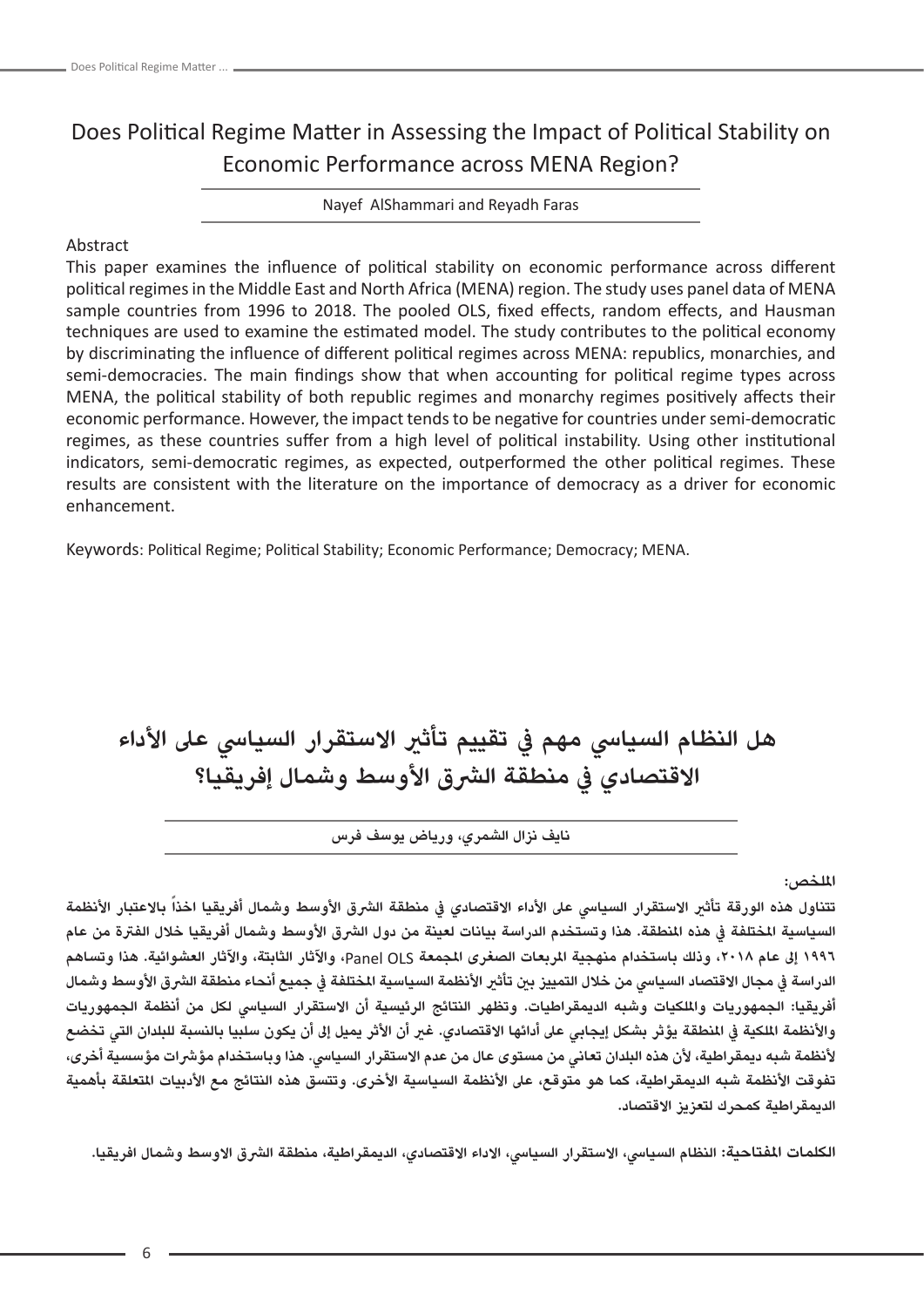#### Introduction

The interaction between political regimes and economic performance has been a debatable issue for a long time, with different channels through which one affects the other. However, most of the empirical work has been centered on measuring the size and direction of causality between democracy and economic performance (e.g. Przeworski, 1991; Olson, 1993; Przeworski and Limongi, 1993; Haggard and Kaufman, 1995, Barro, 1996; Carruthers and Ariovich, 2004, Boix, 2011). As far as the role institutions should play in the implementation of policies to better enhance economic performance, countries under different political regimes might experience different capacities with respect to the effects of institutions on economic performance.

Political regimes influence economic performance through a number of channels, of which the most important channel is investment. Investment has a direct impact on economic growth, which in turn depends on investors' assessment of the political economy. No less important is the quality of the business environment and the protection of property rights, both of which depend on the quality of government through the existence of strong institutions and policy provisions that promote growth. In addition, and perhaps most importantly, political stability constitutes an essential pillar that preserves economic agents' long-term confidence in the economy. Yet another important channel is the existence of checks and balances in the political system that constrain the ruler from undertaking undesirable policies. Clearly, the more efficient and transparent these channels, the bigger their impact on the economy.

As shown in Figure (1), the number of republic states (both presidential and parliamentary) in the world outnumbered monarchic states during the twentieth century, in contrast to the situation during the nineteenth century. Choosing the Middle East and North Africa (MENA) region to study this relationship is important for a number of reasons. First, the region is relatively homogeneous politically, culturally, and economically. Second, the region has the most monarchies (eight, around one-third of the region's states), which is a reflection of the strength of cultural and tribal factors. Third, political regimes in the region are relatively homogenous in their democratic stance and are generally classified as either authoritarian or, at best, semi-democratic. MENA's monarchies, unlike European constitutional monarchies, are autocratic monarchies in which "a state is ruled by a single absolute hereditary ruler" (Bogdanor, 1995, 1). The same is true of the region's republics, which are less democratic (i.e., one party, military, or partially absolutist), with few exceptions (i.e., semi-democratic multiparty parliamentary systems). Finally, the MENA region represents an interesting case study in that in addition to having a high share of monarchies, it also witnessed the conversion of six monarchies into republics in the second half of the twentieth century (Egypt, Iraq, Tunisia, Yemen, Libya, and Iran). More interestingly, the five revolutions that occurred in the region in 2011, known as the Arab Spring, took place in republics only, while monarchic and semidemocratic states remained relatively stable. Some studies attribute the stability of Arab monarchic states to two main factors: the creation of informal power/rents-sharing mechanisms, and the subjecting of rulers' decisions to monitoring by the elite (Herb, 1999; Magaloni, 2008).

Accordingly, this study investigates the relation between the three prevailing political regimes in MENA region—namely, semi-democracies, monarchies, and republics (with the latter two having received less attention in the literature (Guillen, 2018). Therefore, the paper contributes to the literature by giving a holistic view at the economic performance issue by examining the role of institutional strength in light of different political regimes. Moreover, the study fills in the gap in the MENA region which received little attention in the literature despite its highly diversified political regimes and economic systems. Accordingly, the study uses a sample of 21 countries across MENA over the period from 1996 to 2018 to capture the effect of different MENA political regimes.

The rest of this paper is organized as follows. Section II contains a survey of previous studies. Section III explains the model specification and the methodology. The data description is explained in Section IV. The empirical analysis is presented in Section V. The conclusion and policy implications are provided in Section VI.

#### Literature Review

The idea that institutions exert an impact on economic performance is not new. Many papers have investigated the effect of good governance on economic performance. However, distinctions according to political type have thus far not been well addressed in the literature in the case of MENA. In response, this paper focuses on the impact of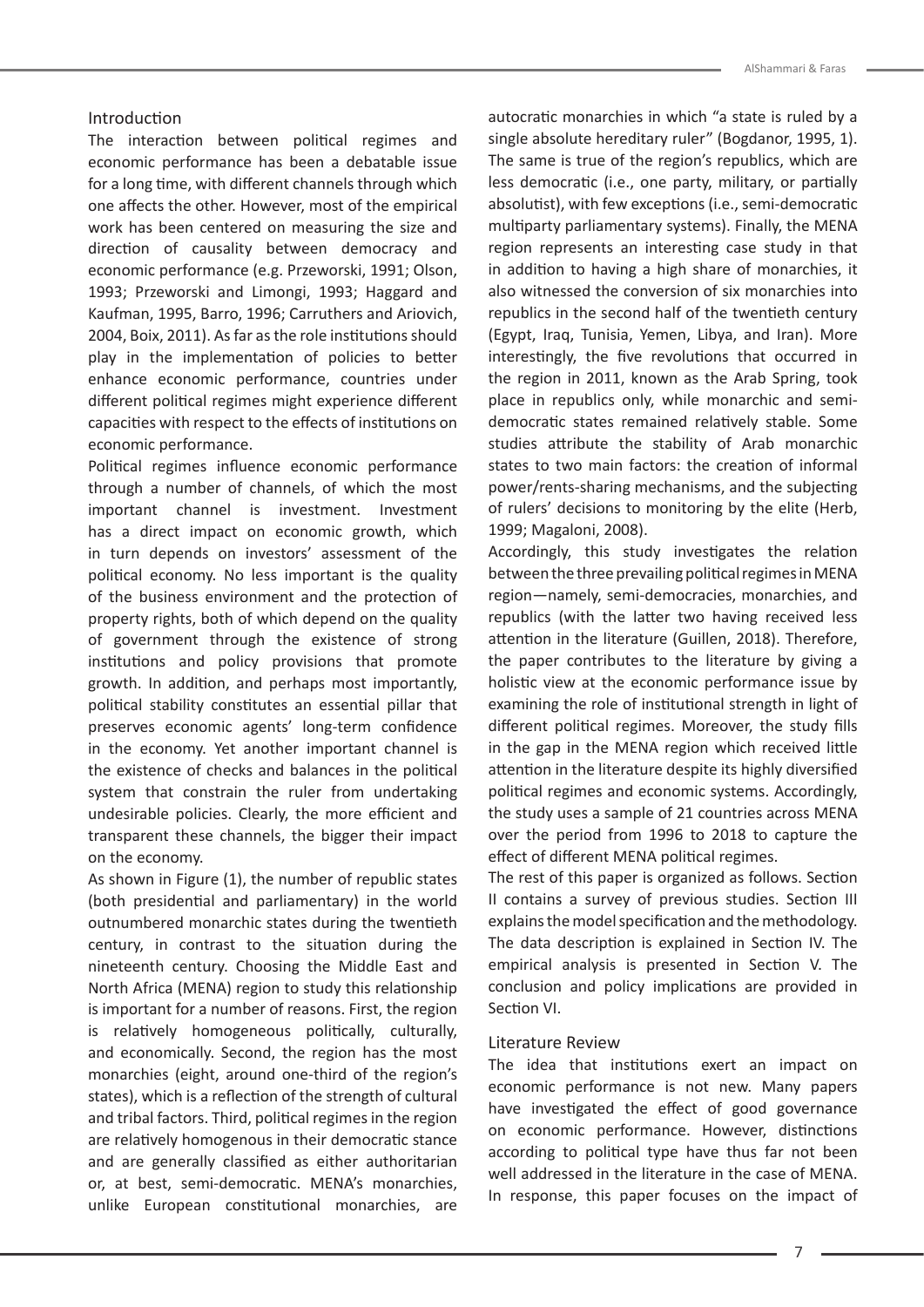different political regimes on economic performance in the MENA region. This is done by considering the main determinants influencing per capita GDP.

As a starting point, we agree with Steinberg et al. (2015) that a country's vulnerability to financial crises depends on its economics as well as its politics; we also concur with the statement made by a former governor of India's central bank that "good economics cannot be divorced from good politics" (Rajan, 2010, p.19). These statements demonstrate that economists need to look at economic issues from both economic and political lenses, as ignoring politics may result in reaching invalid conclusions, which could in turn lead to advocating misleading economic policies.

This recognition of the co-existence of economics and politics has generated rich research literature by economists, political scientists, and, to some degree, sociologists, all of whom seek to unpack the strong relations between economics and politics. A significant portion of the literature has been devoted to distinguishing between the two main types of political systems: democratic and authoritarian. While democratic systems are more coherent in terms of factors such as the existence of strong institutions, checks and balances (North and Weingast, 1989), transparency (Broz, 2002; Hollyer et al., 2011; Leblang & Satyanath, 2006), and the smooth transfer of power, authoritarian systems, on the contrary, encompass wider differences among themselves with respect to these factors as much as they differ from democratic systems (Geddes, 1999). Authoritarian systems are commonly classified under three main categories: military, single-party, and monarchies. For the sake of simplicity as well as practicality, we will combine military and single-party regimes as republics.

The political and economic literature has investigated the impact of political regimes (i.e., monarchies vs republics) in authoritarian states on a number of political and economic indicators. Most of the empirical evidence seems to support the idea that monarchies outperform republics.

One of the most comprehensive studies on this issue was conducted by Victor Menlado and detailed in his paper, "The Middle East and North Africa's Resilient Monarchs," in which he showed that "monarchs are less likely than non-monarchs to experience political instability, a result that holds across several measures. They are also more likely to respect the rule of law and property rights and grow their economies" (Menlado, 2012, 707). Menlado argued that the region's monarchs are able to deter political unrest by utilizing different tools at their disposal, including "constitutions, formal political institutions, Islamic principles, and informal norms," adding that they "promoted cohesion among regime insiders, such as ruling families and other political elites, and bolstered their stake in the regime" (Menaldo, 2012, p.709). Clearly, such tools are not available to the rulers of republics.

Another interesting study by Knutsen and Fjelde (2012) investigated whether dictatorships differ systematically in protecting property rights using data from 122 non-democratic countries. Their results showed that "monarchic autocracies protect property rights relatively well compared to other types of dictatorships, and even when compared to democracies," adding that "rulers with relatively long time horizons on the part of their dynasty, reducing incentives to expropriate property for short-term gain" (Knutsen and Fjelde, 2012, p.1). Recently, (Guillen, 2018, p.637), using data from 137 countries, also reached the same conclusion with respect to better protection of property rights in monarchies, which in turn "translate into higher GDP per capita".

(Steinberg et al., 2015) examined the relationship between political regime type and currency crises in 178 countries. They found that "the risk of currency crisis is substantially lower in monarchies than in democracies and other types of dictatorship." Moreover, they indicated that "the adoption of prudent financial policies largely account for this robust negative association between monarchies and the probability of currency crises" (Steinberg et al., 2015, p.337).

In looking at the issue from a political angle, Wright (2008) explored the relationship between legislatures and growth in 121 authoritarian countries and found that regimes, which are less dependent on natural resources, create legislatures that constrain the regime's confiscatory behavior. In turn, the binding legislatures (in military and single-party regimes) have a positive impact on economic growth and domestic investment, while nonbinding legislatures (in authoritarian and monarchies) have a negative impact on economic growth.

Yet, Pinho and Madaleno (2009) investigated whether the determinants of economic growth are sensitive to political regimes. They found that once fixed effects are considered, the positive relationship between income per capita and political regimes, measured by the democracy variables, disappears. They concluded that the results point out reasons to suspect that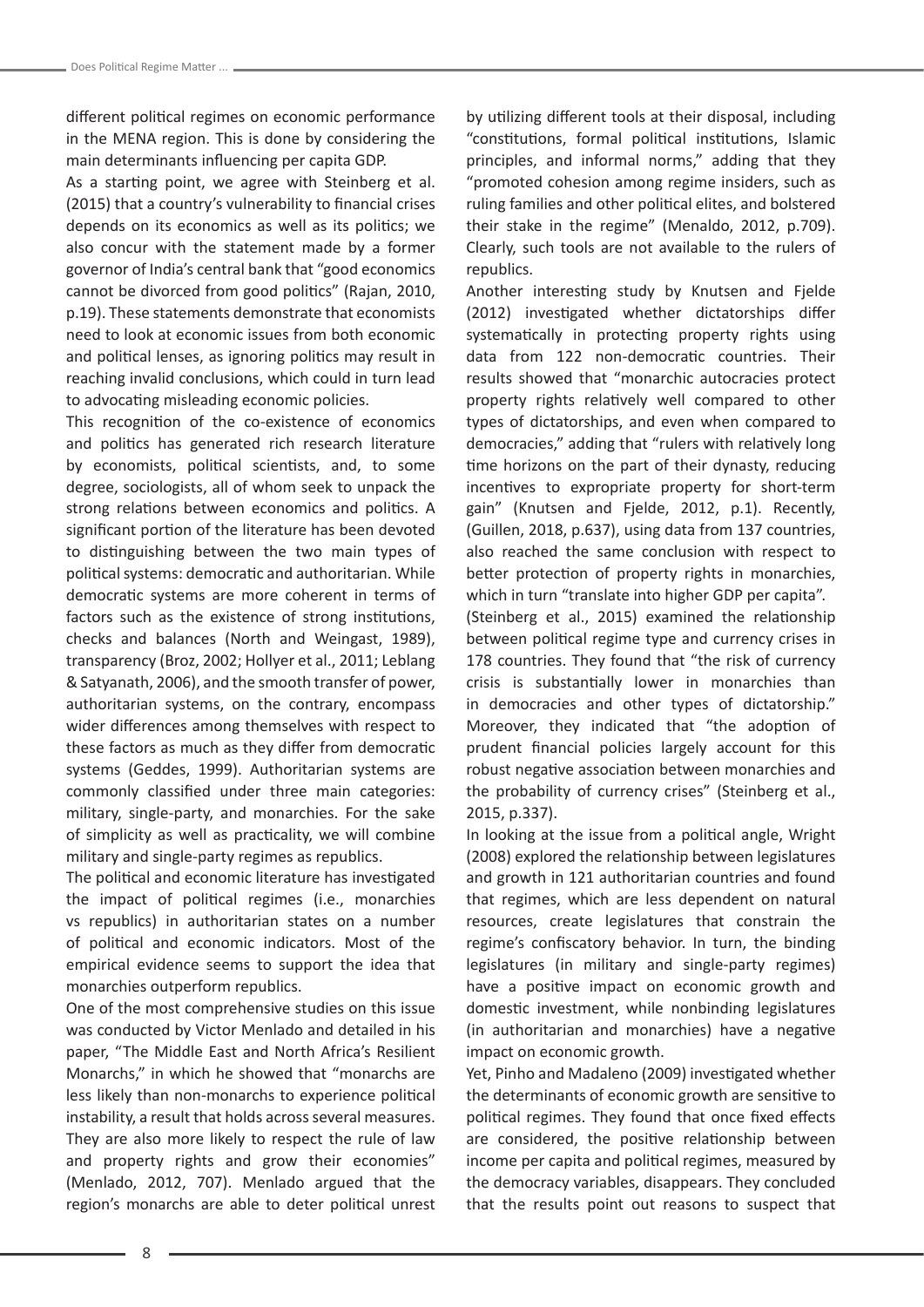there is a strong causal effect of political regimes on income when the initial GDP level per capita is used as an exogenous regressor.

Finally, a recent study Saha and Sen (2020) re-examined the corruption-growth relationship using panel data over 100 countries for the period 1984–2016. They found a clear evidence that corruption–growth relationship differs according to political regime, and the growth-enhancing effect of corruption is more likely in autocracies than in democracies. Moreover, they found that democracy is not good for growth when corruption level is high.

Overall, the empirical evidence seems to support the fact that monarchies have a more favorable impact on economic performance either directly (i.e., higher growth and investment) or indirectly (i.e., better political stability and protection of property rights).

# Methodology and Model Specification

The dynamic changes in development processes are affected by the availability of different resources and political regime structures in the MENA region. As the state's capacity and institutions play important roles in the implementation of policies that enhance economic growth (Cammett, 2018), the analysis of political economies and institutions differentiates MENA countries according to different existing political regimes.

Different countries require different sets of institutions to promote better long-term economic growth. In addition, the relationship between economic performance and political stability is important for promoting such sustained long-term growth. Researchers investigating which of the World Governance Indicators under consideration contributed the most toward economic development showed that political stability, one of the different dimensions of good governance or institutional quality, contributes greatly to economic growth (i.e., Zubair & Khan, 2014; Kraipornsak, 2018).

In focusing on the MENA region, it can be noticed that there are three main political regimes: republic regimes, monarchy regimes, and semi-democratic regimes. The republic political regime consists of standard republic countries and Islamic republic countries. Standard republic regimes include the countries of Algeria, Egypt, Ethiopia, Iraq, Libya, Syria, Tunisia, and Yemen. Islamic republic regimes include the countries of Iran, Sudan, and Mauritania. The second political regime is the monarchy regime,

which includes countries that are part of the Gulf Cooperation Council (GCC): Jordan and Morocco. The third form of political regime is the semi-democratic regime, which comprises Lebanon, Turkey, and Israel. Indicators obtained from Polity IV are the most commonly used to represent different good governance settings of institutions, which are themselves obtained from the Worldwide Governance Indicators 2018. The first indicator used is the "Political Stability" index, which controls for the political stability of a country as well as the presence of violence. The second indicator is "Control of Corruption," which measures efforts by governments to track different types of corruption in their countries. The third index is "Government Effectiveness," which assesses the degree of quality of different public and civil service entities. The last index is the "Rule of Law," which represents the government's ability to implement regulations that enhance the working environment for the private sector in the country.

This study investigates the impact of political stability on economic performance across the MENA region by considering the role played by existing political regimes. The data cover 21 MENA countries throughout the 1996 to 2018 period. According to previous studies as well as this paper, the economic performance variable can be captured by per capita GDP. Explanatory variables, on the other hand, capture aspects such as inflation, oil rent, Foreign Direct Investment (FDI), investment spending, and the political stability index.

The study uses a panel approach to control for unobserved time-invariant indicators (Baltagi, 1995). The estimated model is implemented using the panel approach of pooled OLS, fixed effects, and random effects. The Hausman test is also used to determine an appropriate estimated model. The estimated model closely follows the work of Docquier (2014) and Kaufmann et al. (2002). The semi-logarithm model is used at which parameters can be interpreted carefully within this context. The estimated benchmark model is specified in a logarithm form as follows:

log (Per Capita GDP)<sub>it</sub> =  $\alpha + \beta_1 \log(\text{Inflation})_{it} +$  $\beta_2$ log(Oil Rent)<sub>it</sub> + $\beta_3$ log(FDI)<sub>it</sub> +  $\beta_4$ log(Investment)<sub>it</sub> +  $β<sub>5</sub>(Polritical Stability)<sub>it</sub> + ε$ 

(1)

Where the dependent variable is the log value of per capita GDP for country (i) at time (t). For the control variables, inflation is measured by the percentage change of the consumer price index. The variable of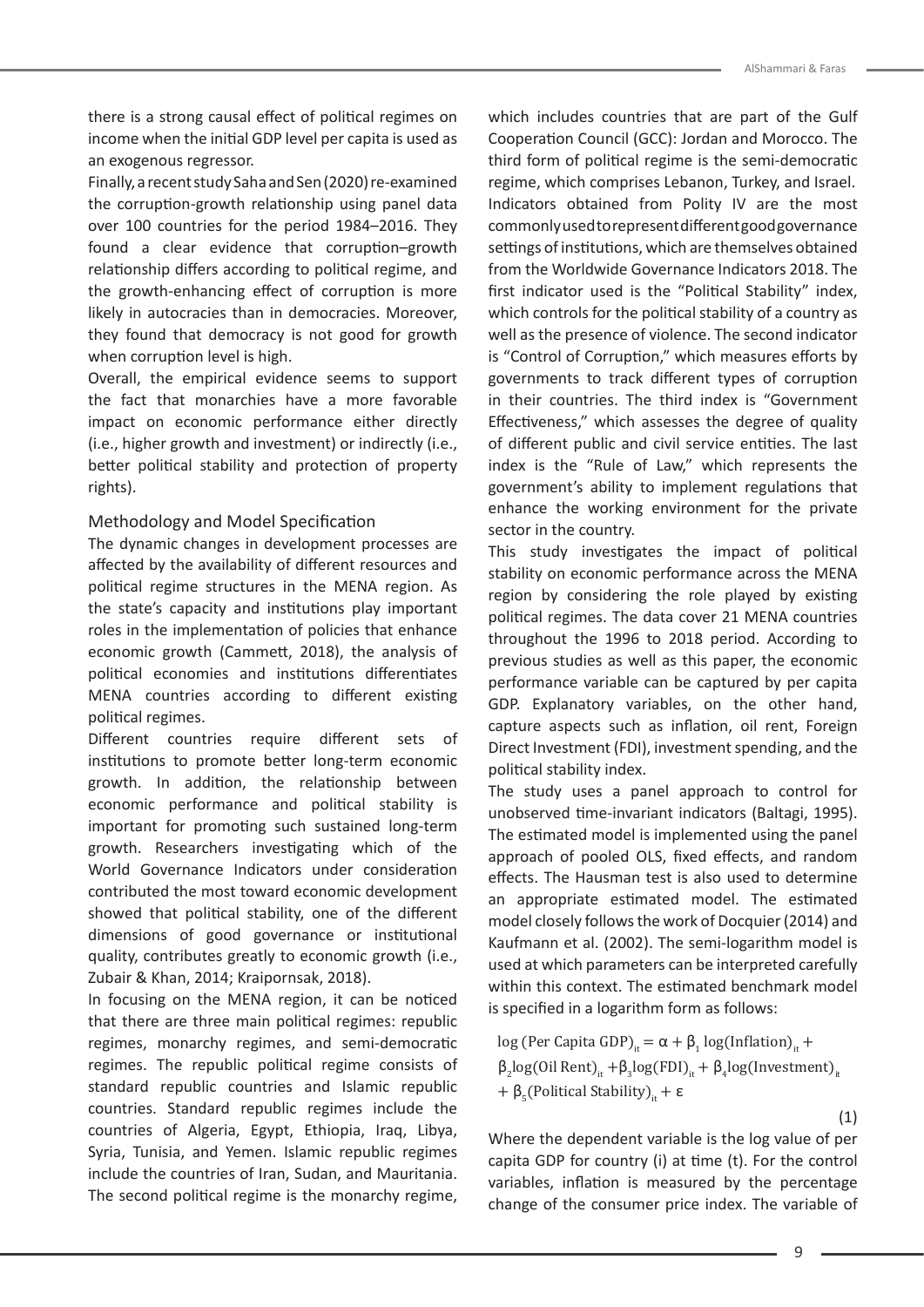oil rent measures the revenue from oil as a percentage of GDP. The FDI variable is measured by the net inflow of FDI. The investment variable is captured through the spending of investment as measured by the gross fixed capital formation. The political stability index measures the degree of political stability in the country. The variable (ε) indicates the error correction term.

The expected effects of the control variables on the dependent variables are drawn from previous studies. For the inflation variable, it was expected to affect per capita GDP negatively, as higher prices lead to lower purchasing power and thus to lower per capita GDP (i.e., López-Villavicencio & Mignon, 2011; Chisti, Ali, & Sangmi, 2015). Although the inflation variable holds some few negative values, the logarithm of it was taken as it is preferable because of the country sample's inclusion with high inflation rates. As such this would decrease the probability of heteroskedasticity of residuals (Cottarelli, Griffiths, & Moghadam,1998). The variable for oil rent was expected to affect the per capita GDP positively, as higher revenue would generate higher wealth and thus a higher per capita GDP (i.e., Mehrara, 2008; Olayungbo & Adediran, 2017). The FDI variable was expected to positively affect the dependent variable, as higher FDI leads to more job opportunities, which may in turn lead to improvements in per capita GDP (i.e., Makki and Somwaru, 2004; Falki, 2009; Su & Liu, 2016). For the investment spending variable, it was expected to affect per capita GDP positively (i.e., Odedokun, 1997; Ramirez & Nazmi, 2003; Alshammari et al., 2019). As for the variable of interest, the political stability variable was expected to positively affect economic activities (i.e., Alesina et al., 1996).

Concerning the importance of distinguishing among different political regimes across MENA, interaction terms are used to capture the effect of political stability on per capita GDP across the different political regimes in MENA countries. These political regimes are republic regime, monarchy regime, and semi-democratic regime. The estimated models thus take the following forms:

log(Per Capita GDP)<sub>it</sub>= α+ β<sub>1</sub>log(Inflation)<sub>it</sub>+ β<sub>2</sub>log(Oil Rent)<sub>it</sub>+ β<sub>3</sub>log(FDI)<sub>it</sub> + β<sub>4</sub> log(Investment)<sub>it</sub>+β<sub>5</sub> (Political Stability\* Republic Regime Dummy)<sub>μ</sub>+ ε

(2)

 $log(Per$  Capita GDP)<sub>it</sub>= α+  $\beta_1 log(Inflation)_{it}$ +  $\beta_2 log(Oil$ Rent)<sub>it</sub>+  $\beta_3$ log(FDI)<sub>it</sub> +  $\beta_4$ log(Investment)<sub>it</sub>+  $\beta_5$  (Political Stability\* Monarchy Regime Dummy)<sub>i</sub>+ ε

(3)

log (Per Capita GDP)<sub>it</sub> = α+ β<sub>1</sub>log (Inflation)<sub>it</sub>+ β<sub>2</sub>log(Oil Rent)<sub>it</sub>+  $\beta_3$ log(FDI)<sub>it</sub> +  $\beta_4$ log(Investment)<sub>it</sub>+  $\beta_5$  (Political Stability\* Semi Democratic Regime Dummy)<sub>i</sub>+ ε (4)

Where the republic regime dummy variable takes the value of one if the country belongs to a republic political regime and zero otherwise. The monarchy regime dummy variable takes the value of one if the country belongs to a monarchy political regime and zero otherwise. Finally, the semi-democratic regime dummy variable takes the value of one if the country has a semi-democratic political regime and zero otherwise.

In a further investigation for comparative purposes, the study also estimates the benchmark estimated model to include interaction terms for institutional specifications other than political stability. Three sets of variables are included to account for the quality of institution indicators. The first set of regressions includes the factor of control of corruption and positions it to interact with the political regime type (i.e., republic, monarchy, and semi-democracy). The second set of regressions uses the factor of government effectiveness and also positions it to interact with the three indicated political regime types. The last set of regressions includes the rule of law factor, which again is positioned to interact with the three indicated political regime types.

#### Data Description

The data sample was drawn from 21 MENA countries based on data availability. The examination period covers the span from 1996 to 2018. The country list is provided in Table (2) of Appendix (A). A data summary of all the variables used is provided in Table (3) of Appendix (A). The data for the dependent and independent variables were obtained from the World Bank database.

The dependent variable, per capita GDP, was measured in constant US dollars. Inflation was measured using the percentage change in the consumer price index. Investment spending was measured as the gross fixed capital formation in constant US dollars. Oil rent was measured as the revenue from oil. The data of oil rent variable cover all countries with exception of Ethiopia and Lebanon. FDI was measured as the net inflow of FDI as a percentage of GDP.

The political stability index covered perceptions of political turbulence, violence, as well as any terrorist activities in the country. The index, which is in units, was measured by standard normal distribution. For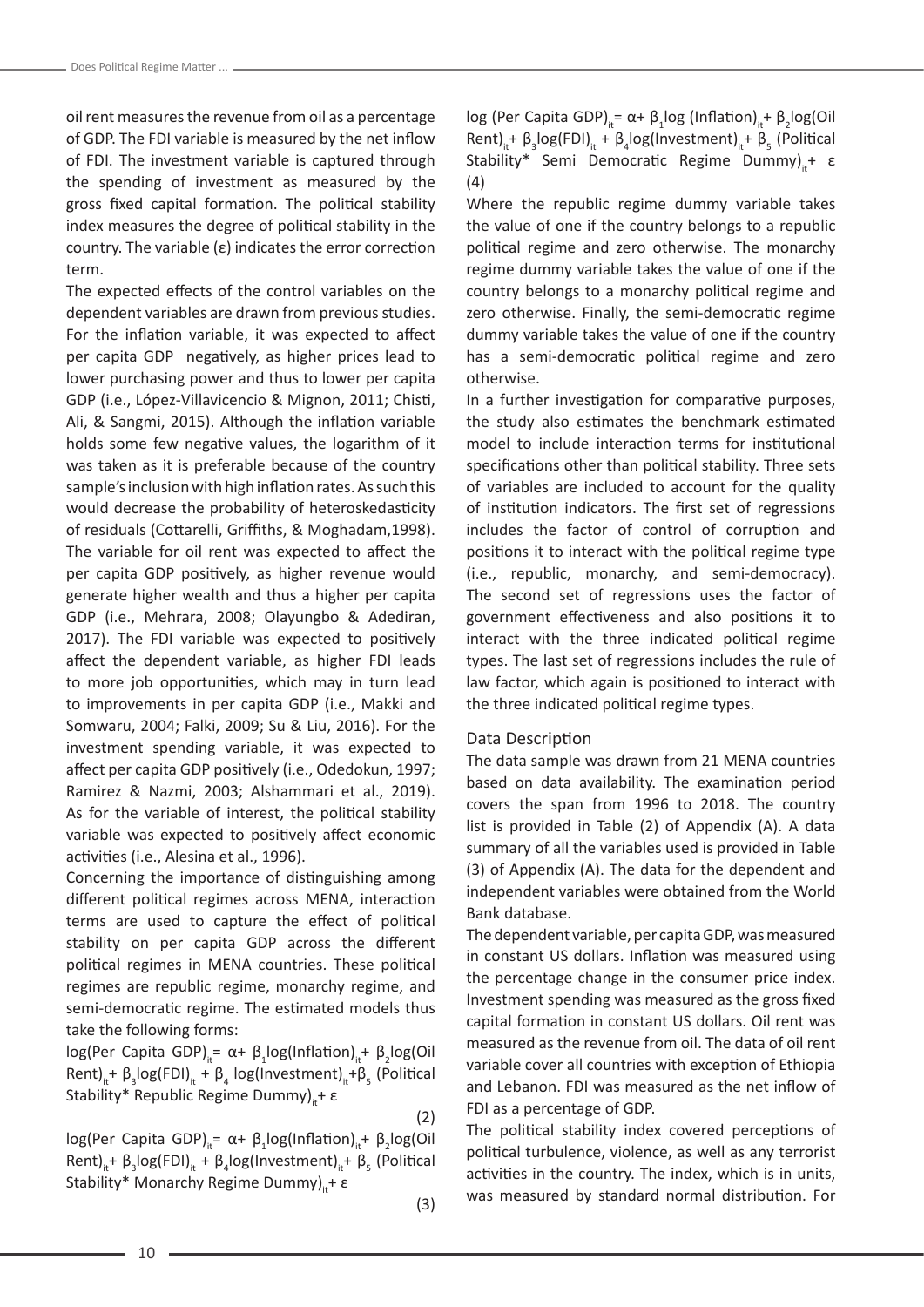the other institution factors, the control of corruption covered perceptions of different forms of corruption, such as petty corruption and lobbying by elites and private interests. The index ranges from -2.5 to 2.5, with a higher value indicating a better index. The index of government effectiveness measures the quality and commitment of different public services as well as the implementation of effective policy. The value of the index ranges from -2.5 as a weak index to 2.5 as a strong index. The rule of law index measures the extent to which a country follows and respects in practice the rule of law. The value of the rule of law index ranges from -2.5 as a weak index to 2.5 as a strong index.

# Empirical Results

The main findings of this study show that the political stability of MENA countries with republic or monarchy political regimes promote better per capita GDP. In contrast, MENA countries under semi-democratic regimes experience lower per capita GDP. However, when using different institutional indicators instead of the "political stability" index, the results vary across the different political regimes adopted in the MENA region.

In Table (3) of Appendix (A), the multicollinearity issue is checked using Variance Inflation Factor (VIF). Findings show that the VIF value of all variables is very low which suggests no existence of any multicollinearity concern. Appendix (B) includes regression tables of the estimated models in this study. In Table (1), the benchmark model (1) is estimated using pooled OLS. The results of this model confirm the impact of inflation to be a statistically significant at the 1% significance level, with a negative impact on per capita GDP, which is in line with previous studies. Variables of FDI and investment spending show statistically significant coefficients at the 1% significance level with positive effects, as expected. Concerning the variable of interest, political stability, its estimated coefficient shows statistical significance at the 1% significance level as well, but with a negative sign, suggesting the need for further investigation with a more appropriate estimated model.

In an extended examination in Table (2) in Appendix (B), the benchmark model is re-examined using fixed and random effects. Table (3) reveals the results regarding the Hausman test. The reason for using such a test was to determine the appropriate estimated model between the fixed and random effects models used in Table (2). The P-value in the Hausman test is

(0.00), which is less than the 5% significance level. This result supports the use of a fixed effects model.

Accordingly, the findings of the fixed effects model show that the variables of inflation, investment spending, and political stability are important to determining the per capita GDP across the MENA region. The estimated coefficient of inflation is statistically significant at the 1% significance level, with the expected negative sign. The estimated coefficient of investment spending is statistically significant at the 1% significance level, with the expected positive sign. The estimated coefficient of political stability also holds the expected positive sign, and it is statistically significant at the 1% significance level as well.

With regard to the magnitude of the coefficients, any increase in the inflation rate by 1% is more likely to decrease per capita GDP by 0.19%. The other significant variable, investment spending, demonstrates that an increase in investment spending by 1% across countries in the MENA region tends to boost per capita GDP by 0.37%. For the interest variable, a one-unit increase in the political stability index for the MENA region is more likely to increase per capita GDP by 33%.

In the further investigation, the MENA sample is differentiated based on the political regimes. The estimated models in Table (4) include interaction terms between the political regime dummy and the political stability index to capture the effect of political stability on per capita GDP according to different political regime types across MENA. The findings show that the political stability of MENA countries with republic regimes and monarchy regimes positively affects per capita GDP by a slope estimate of 1.14 and 0.43, respectively. In contrast, the effect seems to be negative for countries with a semi-democratic regime by a slope estimate of 1.6. The explanation for this can be drawn from the fact that MENA countries with semi-democratic regimes have experienced an unstable political environment for a long time.

In different institutional specifications, the variable of "political stability" is replaced by the "control for corruption" variable. In Table (5), the impact of controlling corruption on per capita GDP is identified according to different political regime clusters to represent institutional quality across MENA countries. The findings show that there is no significant impact of controlling corruption on per capita GDP for MENA countries under the republic regime. The impact tends to be positive by a slope estimate of 0.31 in the case of countries with a semi-democratic regime.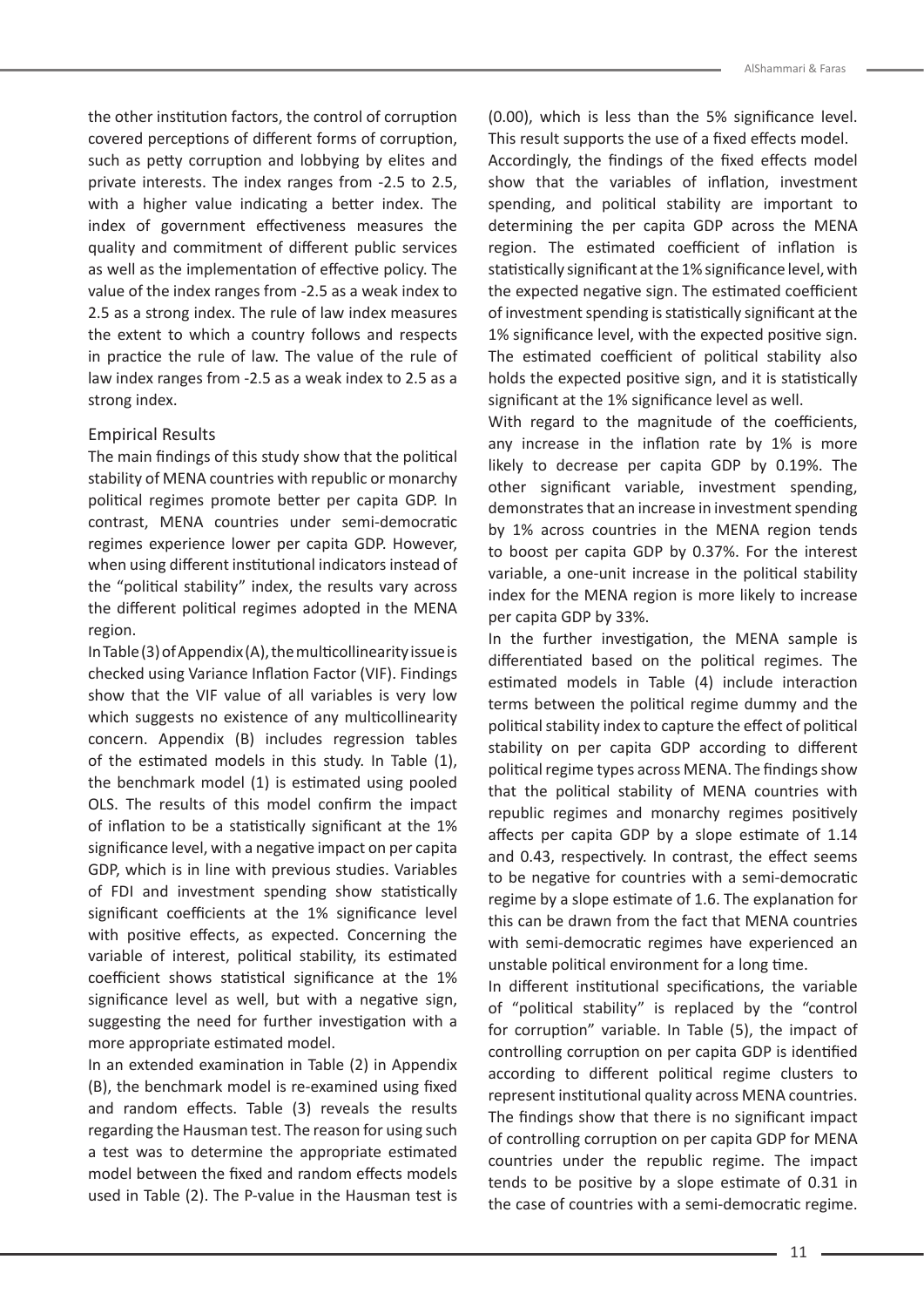This is because countries with a semi-democratic system have better mechanisms in place (i.e., checks and balances) to implement policies that control corruption, which may in turn lead to better economic performance. Countries with a monarchy political regime, on the other hand, are more likely to have less incentive to control corruption, by a slope estimate 0.77, which reduces the probability of improving their per capita GDP. In a different view, and as many previous studies have shown, countries in MENA that have a monarchy are often classified as having a high level of corruption due in part to weaker legislative and formal institutions. Interestingly, the correlation between corruption and economic development is often parallel, as corruption encourages firms to circumvent government regulation in order to increase production and grow economically, like in the case of Vietnam and Cambodia (i.e., Hamra, 2000; Jiang & Nie, 2014; Zaman & Goschin, 2015; Ruzek, 2015).

In fact, despite the poor performance of good governance indicators for these monarchies in MENA, two of them (namely Jordan and Morocco) have a large informal sector, which has grown significantly over time, creating more investment opportunities and jobs in the economy. In contrast, economic expansion for other MENA monarchies, primarily oil-exporting countries (Kuwait, Qatar, Saudi Arabia, and United Arab Emirates), is mainly driven by oil revenue. On the other hand, for countries with effective regulations, as in the case of countries under semi-democratic political regimes, any increase in corruption may limit available opportunities for doing business more easily, which can create obstacles that hinder efforts to promote investment and improve economic activity (Achim, 2017).

When using the "government effectiveness" variable instead, as shown in Table (6), to assess the impact of government effectiveness on per capita GDP across different MENA political regimes, the results show that the impact differs according to the type of political regime. Government effectiveness for countries with a monarchy is found to be statistically insignificant. However, the impact tends to be positive by a slope estimate of 0.49 for semi-democratic countries, which can be explained by the democratic process of monitoring the performance of government. On the other hand, the impact of government effectiveness on per capita GDP is negative for monarchy regimes by a slope estimate of 0.72. This may be attributed to the fact that these countries are experiencing poor government performance. In fact, the capacity of government to implement appropriate regulations and policies is captured by this index. Thus, decisions made through the use of effective policies are, in the case of democratic systems, important to enhancing the economy (i.e., Kaufman, 2010).

Investigating the impact of the variable "rule of law," depicted in Table (7), reveals some interesting findings. The impact of weakened rule of law across MENA countries under a republic regime tends to slow per capita GDP by a slope estimate of 1.5. Yet, the findings also show that the strength of rule of law across MENA countries under a monarchy political regime and a semi-democratic political regime is expected to improve per capita GDP by a slope estimate of 0.94 and 0.86, respectively.

Overall, when using different institutional indicators across the MENA region, the results show that countries under a republic political regime have a negative impact of the "government effectiveness" index and "rule of law" index on their economic performance. Whereas for the monarchy political regime, the impact of the "rule of law" index tends to be positive on economic performance, while the impact of "control of corruption" on economic performance is negative. Finally, for the semi-democratic political regime, the impact of all three institutional indicators on economic performance tends to be positive.

#### Concluding Remarks and Policy Implications

This study applies a panel approach using the appropriate fixed effects estimated model. The study examines the effect of political stability on economic performance across different political regimes in the MENA region. Economic performance is measured by the per capita GDP variable. The data sample includes 21 MENA countries and spans 1996 to 2018. The findings show that political stability does matter in promoting better economic performance based on the prevailing political regimes in MENA countries.

Overall, there is a positive and significant influence of political stability on economic performance across the MENA region at the 1% significance level. This suggests that higher political stability across the MENA region is more likely to be associated with better economic performance in the region. Particularly, when investigating the impact across different political regimes in MENA countries, the findings show that political stability in MENA countries under both republic political regimes and monarchy political regimes positively affects their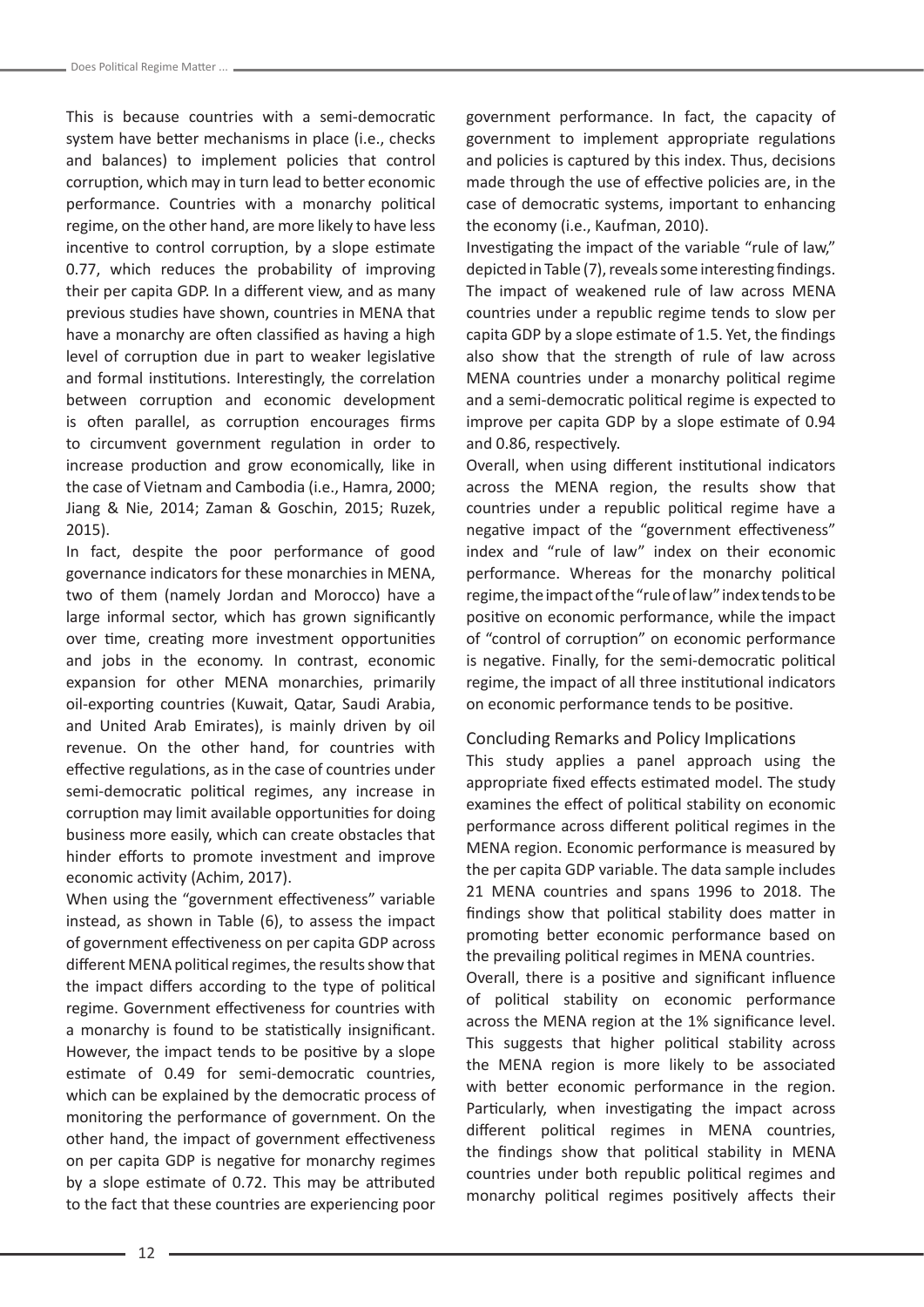economic performance. In contrast, for countries under semi-democratic political regimes, the impact of political stability on their economic performance is negative, as these countries suffer from a high level of political instability. These results may indicate that a high frequency of government turnover and political tension between major political parties can, in some cases, disrupt economic activity. On the other hand, the positive impact of political stability for republics and monarchies may be the result of low government turnover and regime stability.

When using different institutional indicators (control of corruption, government effectiveness, rule of law), the results change in favor of semi-democratic regimes, as all coefficients for this regime type are significant with positive signs. This illustrates that this political regime performs better because of stronger institutions and stricter checks and balances, which are led by the legislative branch but can be vetoed by the executive branch of the government. Interestingly, and as expected, republics performed the worst under the three institutional indicators, as either insignificant for "control of corruption" or having a negative impact for "government effectiveness" and "rule of law." MENA countries under a monarchy political regime also performed poorly under the two institutional indicators, as they only have one significant indicator with a positive sign—namely, rule of law.

For policy implication purposes, the institutions were found to perform differently across different political regimes in the MENA region, which can be translated to a differential impact on economic activities. More democratic regimes are more likely to adopt better to institutional settings, which can ensure better economic performance. Countries under the republic political regime still suffer from inappropriate institutional arrangements, which limits improvements to their economies. Thus, allowing flexible adjustments to institutional settings within these republic regimes may lead to improvements in the performance of their economies. The same conclusion can be made for MENA countries under the monarchy political regime, as the findings did not demonstrate a consistent conclusion. In addition, the need for suitable policies is required in order to promote better practices that will in turn lead to better economic performance and a reliance on higher-quality institutions to ensure the achievement of more effective regulatory policies in these institutions.

The key policy implication from this research is that

"democracy matters, "as it has an impact on economic performance. Thus, countries in the MENA region need to improve their democratic policies, which will in turn improve the quality of their institutions and ultimately result in better economic performance. Although this study investigates the impact of institutional indicators on economic performance across different political regimes in the MENA region, some limitations must be considered. Unlike this study, future research should examine different settings and institutional indicators as well as focus on different economic performance measurements. To check the robustness of our results, one possible path for future researchers is to conduct a similar analysis on other regions in which these three political regimes exist, good candidates of which are Southeast Asia and Europe.

# References

Achim, M. (2017). Corruption, income and business development. Journal for International Business and Entrepreneurship Development, 10(1), 85–100.

Alesina, A., Özler, S., Roubini, N., & Swagel, P. (1996). Political instability and economic growth. Journal of Economic Growth, 1(2), 189–211.

Alshammari, N., Alshuwaiee, W., & Aleissa, N. (2019). Does "good" governance promote economic growth according to countries' conditional income distribution. Journal of Reviews on Global Economics, 8, 1046–1061.

Baltagi, B. (1995). Econometric analysis of panel data (Vol. 2). Wiley.

Barro, R. (1996). Democracy and growth. Journal of Economic Growth, 1(1), 1–27.

Bogdanor, V. (1995). The monarchy and the constitution. Oxford University Press. Oxford.

Boix, C. (2011). Democracy, development, and the international system. American Political Science Review, 105(4), 809–828.

Broz, J. (2002). Political system transparency and monetary commitment regimes. International Organization, 56, 861–887.

Cammett, M. (2018). A political economy of the middle east. Routledge. New York.

Carruthers, B., & Ariovich, L. (2004). The sociology of property rights. Annual Review of Sociology, 30, 23– 46.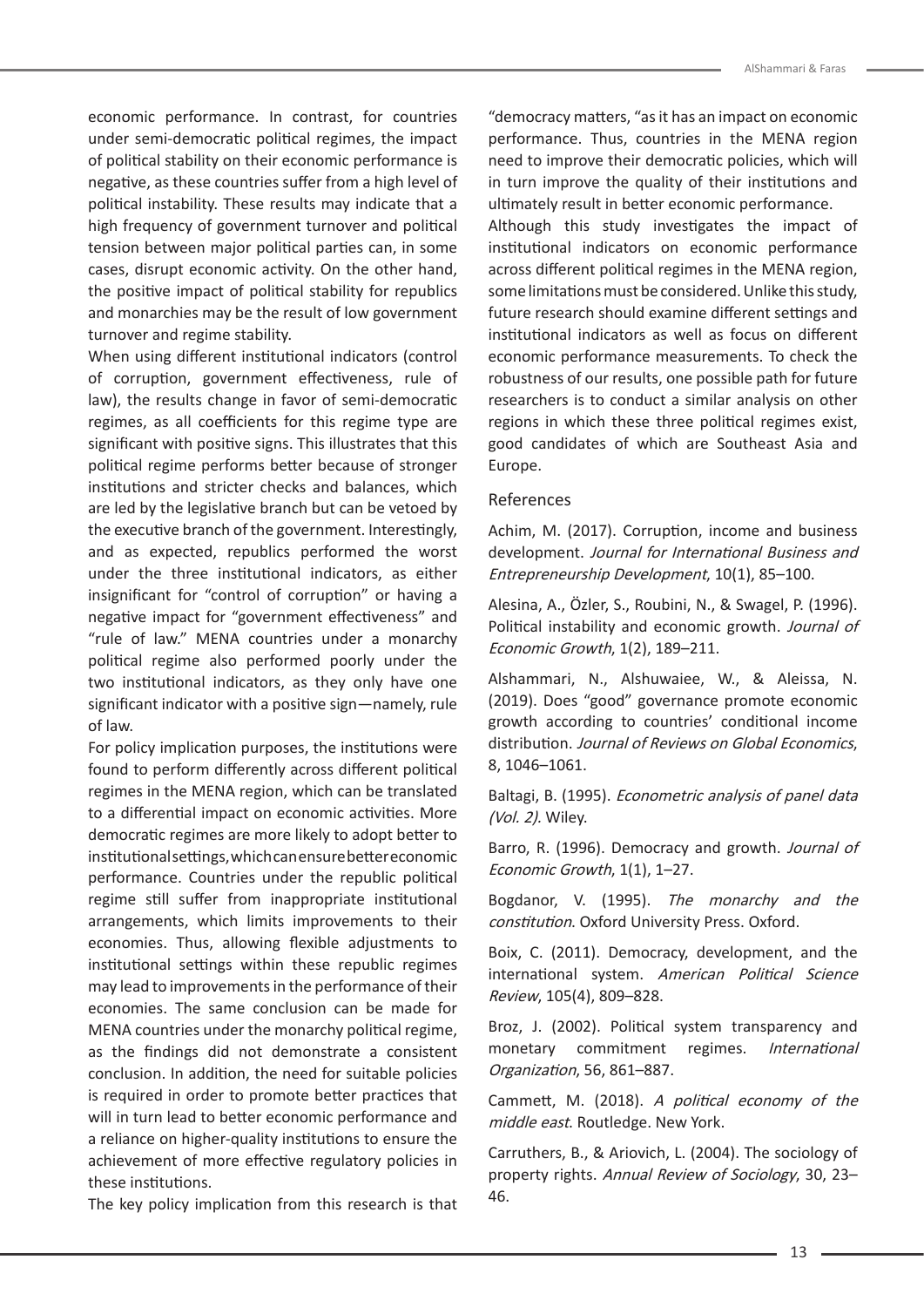Chisti, K., Ali, K., & Sangmi, M. (2015). Impact of inflation on per capita income in emerging economies: Evidence from BRICS nations. Journal of Empirical Studies, 2(2), 34–39.

Cottarelli, C., Griffiths, M., & Moghadam, R. (1998). The nonmonetary determinants of inflation: A panel data study. IMF Working Paper No. 98/23, Washington DC: IMF.

Docquier, F. (2014). Identifying the effect of institutions on economic growth. In Institutional competition between common law and civil law (pp.25–40). Springer. Berlin. Heidelberg.

Falki, N. (2009). Impact of foreign direct investment on economic growth in Pakistan. International Review of Business Research Papers, 5(5), 110–120.

Geddes, B. (1999). What do we know about democratization after twenty years? Annual Review of Political Science, 2, 115–144.

Guillén, M. (2018). Symbolic unity, dynastic continuity, and countervailing power: Monarchies, republics, and the economy. Social Forces, 97(2), 607–648.

Haggard, S., & Kaufman, R. (1995). The political economy of democratic transitions. Princeton University Press. Princeton, New Jersey.

Hamra, W. (2000). Bribery in international business transactions and the OECD convention: Benefits and limitations. Business Economics, 35(4), 33.

Herb, M. (1999). All in the family: Absolutism, revolution, and democracy in the middle eastern monarchies. SUNY Press. New York.

Hollyer, J., Rosendorff, B. & Vreeland, J. (2011). Democracy and transparency. Journal of Politics, 73, 1191–1205.

Jiang, T., & Nie, H. (2014). The stained China miracle: Corruption, regulation, and firm performance. Economics Letters, 123(3), 366–369.

Kaufmann, D., Kraay, A., & Zoido-Lobaton, P. (2002). Governance matters II: Updated indicators for 2000- 01 (World Bank Policy Research Working Paper No. 2772). World Bank.

Kaufman, D. (2010). Can corruption adversely affect public finance in industrialized countries. Brookings Institution Opinions, Brookings Institution, Washington, DC, USA.

Knutsen, C., & Fjelde, H. (2012). Types of Dictatorship and Economic Performance. Working Paper.

Leblang, D., & Satyanath, S. (2006). Institutions, expectations, and currency crises. International Organization, 60, 245–262.

López-Villavicencio, A., & Mignon, V. (2011). On the impact of inflation on output growth: Does the level of inflation matter? Journal of Macroeconomics, 33(3), 455–464.

Magaloni, B. (2008). Credible power-sharing and the longevity of authoritarian rule. Comparative Political Studies, 41, 715–741.

Makki, S., & Somwaru, A. (2004). Impact of foreign direct investment and trade on economic growth: Evidence from developing countries. American Journal of Agricultural Economics, 86(3), 795–801.

Mehrara, M. (2008). The asymmetric relationship between oil revenues and economic activities: The case of oil-exporting countries. Energy Policy, 36(3), 1164–1168.

Menaldo, V. (2012). The Middle East and North Africa's Resilient Monarchs. Journal of Politics, 74, 707–722.

North, D., & Weingast, B. (1989). Constitutions and commitment: The evolution of institutional governing public choice in seventeenth-century England. Journal of Economic History, 49(4), 803–832.

Odedokun, M. (1997). Relative effects of public versus private investment spending on economic efficiency and growth in developing countries. Applied Economics, 29(10), 1325–1336.

Olayungbo, D., & Adediran, K. (2017). Effects of oil revenue and institutional quality on economic growth with an ARDL approach. *Energy and Policy Research*, 4(1), 44–54.

Olson, M. (1993). Dictatorship, democracy, and development. American Political Science Review, 87(3), 567–576.

Pinho, C. & Madaleno, M. (2009). Political Regimes and Economic Growth. Revista Enfoques, VII(11), 473-492.

Przeworski, A. (1991). Democracy and the market: Political and economic reforms in Eastern Europe and Latin America. Cambridge University Press. Cambridge.

Przeworski, A., & Limongi, F. (1993). Political regimes and economic growth. Journal of Economic Perspectives, 7(3), 51–69.

Rajan, R. (2010). Fault lines. Princeton University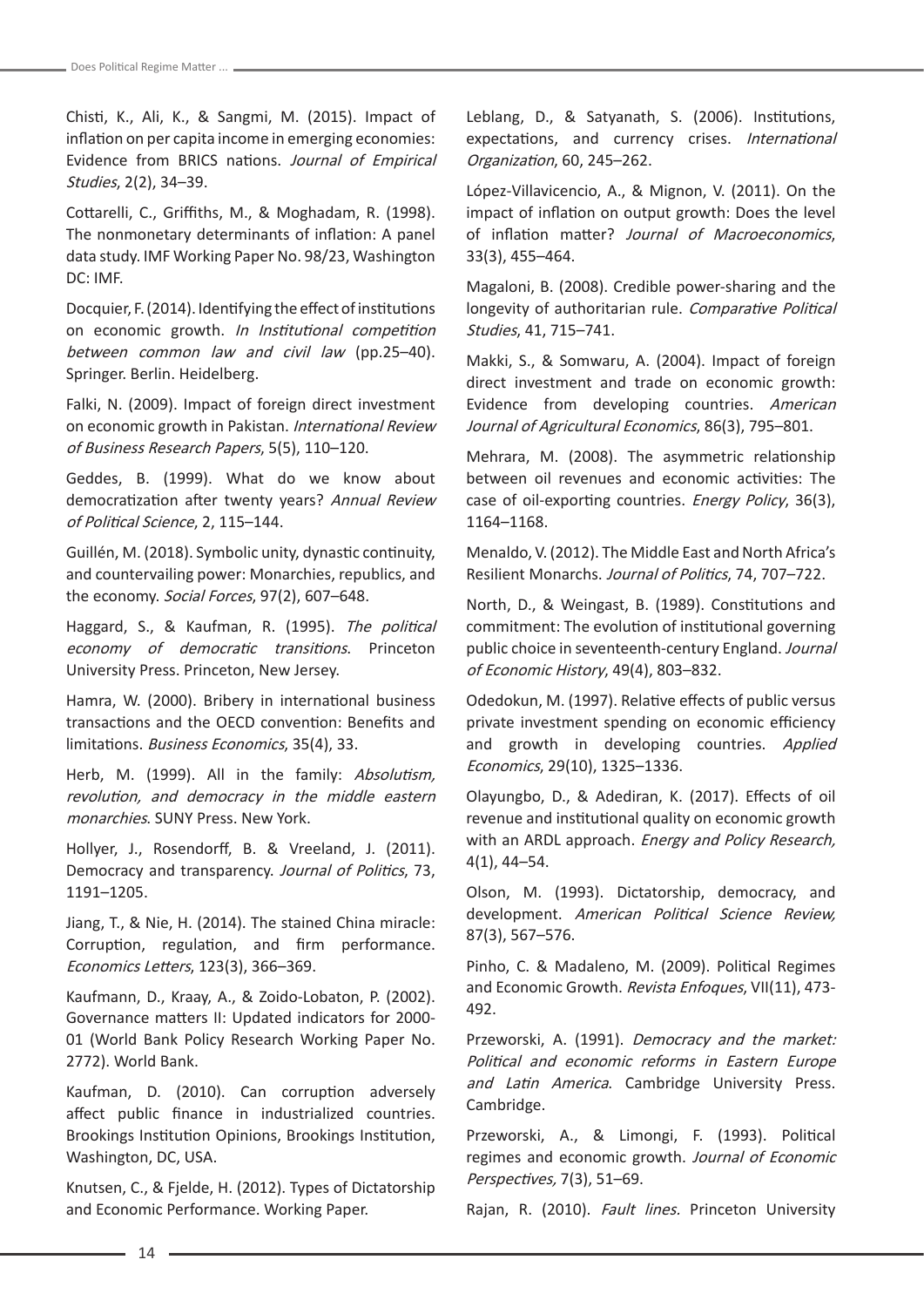Press. Princeton, New Jersey.

Ramirez, M., & Nazmi, N. (2003). Public investment and economic growth in Latin America: An empirical test. Review of Development Economics, 7(1), 115– 126.

Ruzek, W. (2015). The informal economy as a catalyst for sustainability. Sustainability, 7(1), 23–34.

Saha, S. & Sen, K. (2020). The corruption–growth relationship: does the political regime matter?. Journal of Institutional Economics, 1-24.

Steinberg, D., Koesel, K., & Thompson, N. (2015). Political regimes and currency crises. Economics & Politics, 27(3), 337–361.

Su, Y., & Liu, Z. (2016). The impact of foreign direct investment and human capital on economic growth: Evidence from Chinese cities. China Economic Review, 37, 97–109.

Wright, J. (2008). Do Authoritarian institutions constrain? How legislatures affect economic growth and investment. American Journal of Political Science, 52(2), 322–343.

Zaman, G., & Goschin, Z. (2015). Shadow economy and economic growth in Romania. Cons and pros. Procedia Economics and Finance, 22, 80–87.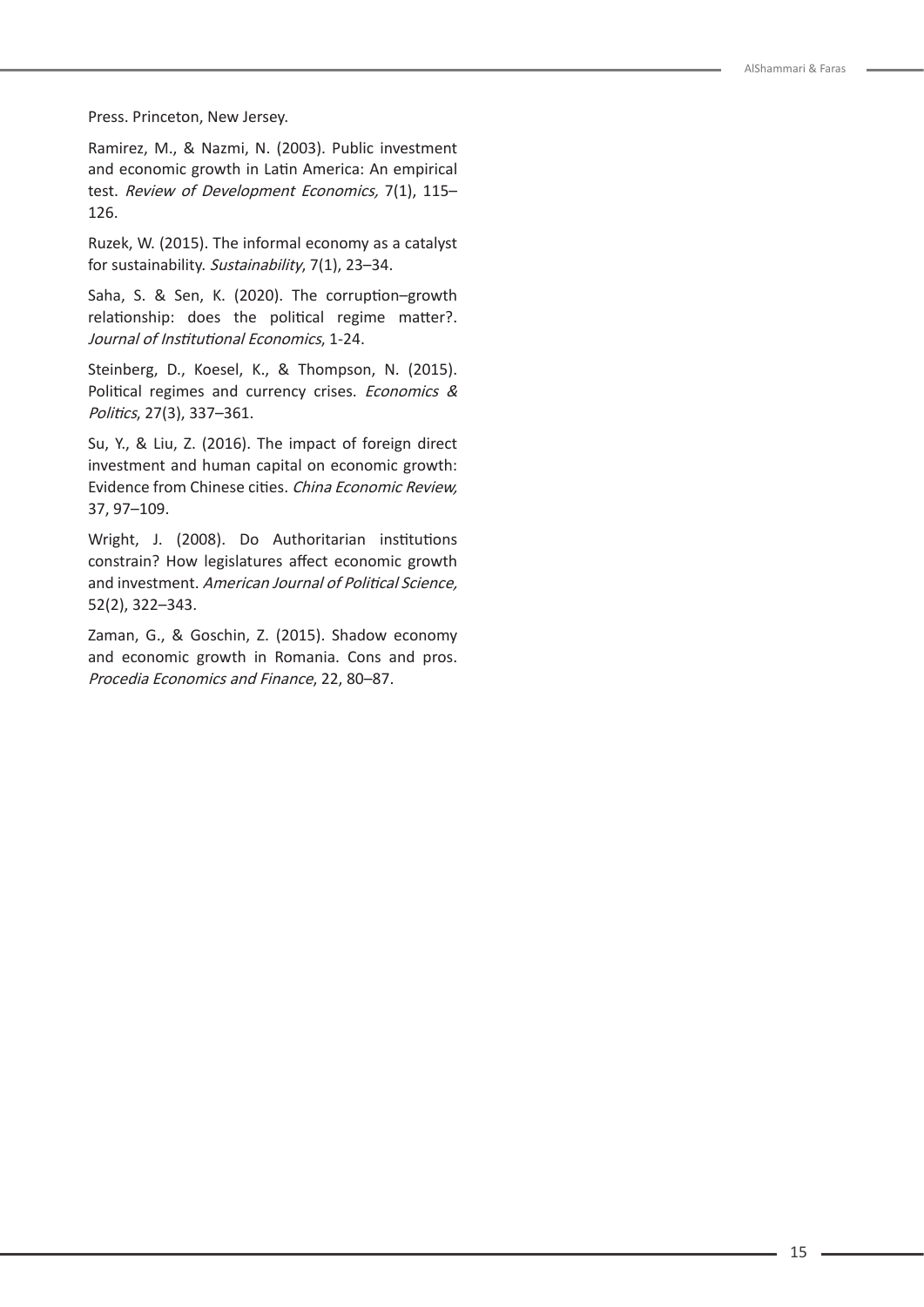# Appendix A:



Figure 1: Republics and Monarchies 1800–2016

Source: Guillen (2018).

Table 1. Country List

| <b>Republic States</b> | <b>Monarchy States</b> | Semi-Democratic States |
|------------------------|------------------------|------------------------|
| ALGERIA                | <b>BAHRAIN</b>         | <b>ISRAEL</b>          |
| EGYPT                  | JORDAN                 | LEBANON                |
| <b>ETHIOPIA</b>        | <b>KUWAIT</b>          | <b>TURKEY</b>          |
| IRAN                   | <b>MOROCCO</b>         |                        |
| <b>IRAQ</b>            | <b>OMAN</b>            |                        |
| LIBYA                  | <b>QATAR</b>           |                        |
| TUNISIA                | SAUDI ARABIA           |                        |
| <b>MAURITANIA</b>      | <b>UAE</b>             |                        |
| <b>SYRIA</b>           |                        |                        |
| YEMEN                  |                        |                        |

### Table (3): Variance Inflation Factor (VIF)

| Variable                            | <b>VIF</b> | 1/VIF    |
|-------------------------------------|------------|----------|
| Inflation                           | 1.36       | 0.735422 |
| Oil Rent                            | 1.16       | 0.865719 |
| <b>FDI</b>                          | 1.69       | 0.591628 |
| <b>Foreign Direct</b><br>Investment | 2.06       | 0.486166 |
| <b>Political Stability</b>          | 1.35       | 0.738146 |
| Mean VIF                            | 1.52       |          |

**Note**: for the purpose of research, Ethiopia is included in the MENA region

Table 2. Summary Statistics

|                            | Observation | Mean                     | Std. Dev.                | Minimum      | Maximum    |
|----------------------------|-------------|--------------------------|--------------------------|--------------|------------|
| Year                       | 483         | $\overline{\phantom{0}}$ | $\overline{\phantom{a}}$ | 1996         | 2018       |
| Per Capita GDP             | 452         | 14469.78                 | 17339.84                 | 187.5167     | 69679.09   |
| Inflation                  | 436         | 6.57084                  | 10.80105                 | $-16.11732$  | 85.66936   |
| Oil Rent                   | 444         | 16.62429                 | 17.8334                  | 0            | 67.5278    |
| <b>FDI</b>                 | 461         | 2.898416                 | 4.232465                 | -4.336872    | 37.16588   |
| Foreign Direct Investment  | 300         | $4.73e+10$               | $6.12e+10$               | $2.54e + 08$ | $3.53e+11$ |
| <b>Political Stability</b> | 483         | $-6048619$               | .9833008                 | $-3.180798$  | 1.223623   |
| Control for Corruption     | 483         | $-0.2584629$             | .7144957                 | $-1.663732$  | 1.567186   |
| Government Effectiveness   | 483         | $-1984665$               | .7491564                 | $-2.244354$  | 1.509608   |
| Rule of Law                | 483         | $-.2459028$              | .7375988                 | $-2.090365$  | 1.278926   |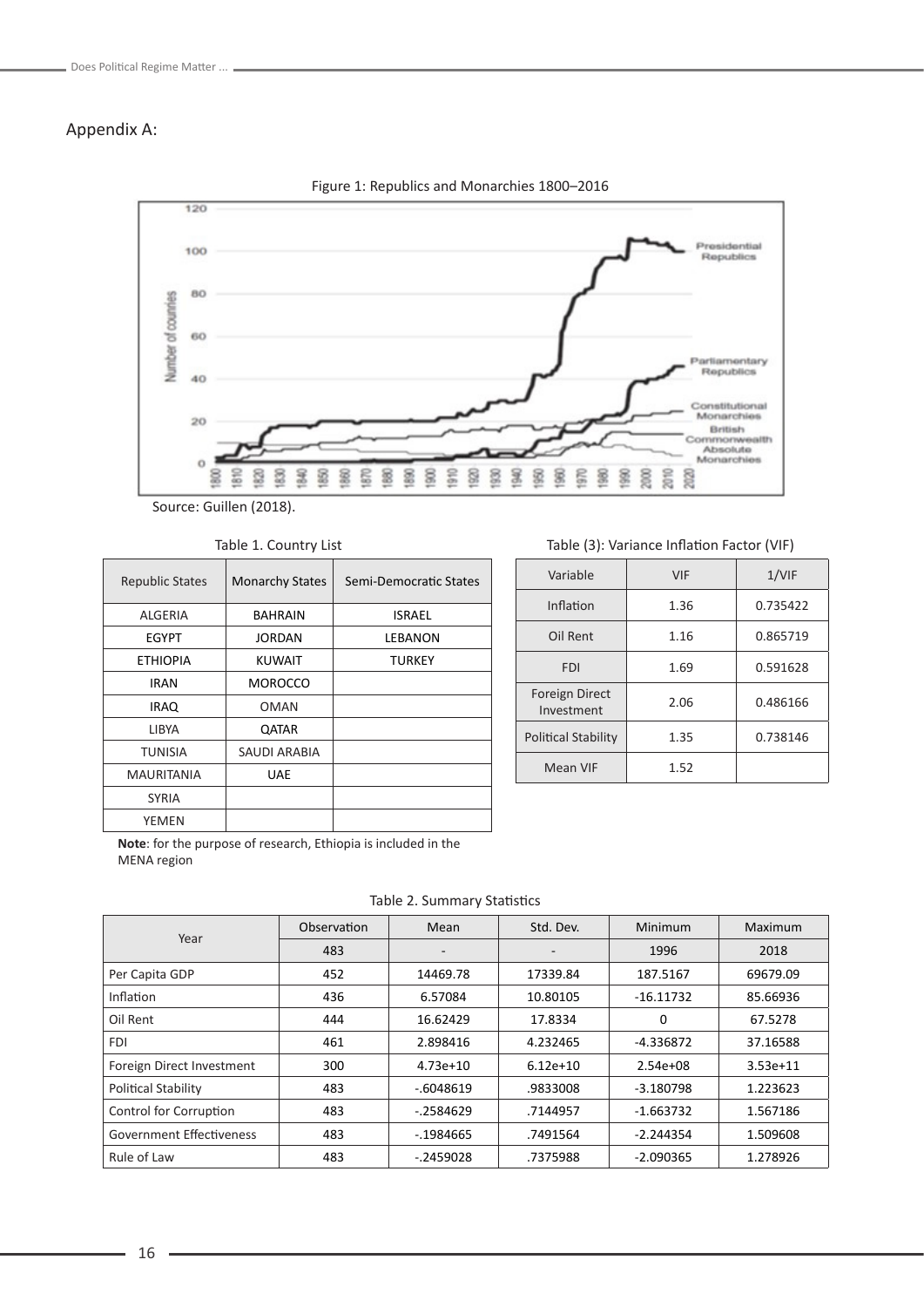# Appendix B: Regression Results

| ianic I. Lunicu OLJ                   |                                 |  |  |
|---------------------------------------|---------------------------------|--|--|
| Dependent Variable:<br>Per Capita GDP | Pool OLS for the Whole Sample   |  |  |
| Inflation                             | $-0.1857077***$<br>(0.0599194)  |  |  |
| Oil Rent                              | $-0.0035535$<br>(0.0158689)     |  |  |
| <b>FDI</b>                            | $0.1428115***$<br>(0.049485)    |  |  |
| Foreign Direct Investment             | 0.3399673***<br>(0.0614081)     |  |  |
| <b>Political Stability</b>            | $-0.3262899$ ***<br>(0.0915037) |  |  |
| R-squared                             | 0.3084                          |  |  |
| Observation                           | 226                             |  |  |

# Table 1: Pooled OLS

**Note:** The table reports the standard error in parentheses.

\* Significant at 10%; \*\* Significant at 5%; \*\*\* Significant at 1%

| Dependent Variable: Per Capita GDP | <b>Fixed Effects</b>            | <b>Random Effects</b>          |  |
|------------------------------------|---------------------------------|--------------------------------|--|
| Inflation                          | $-0.1943237$ ***<br>(0.0678675) | $-0.0157199$ **<br>(0.0070451) |  |
| Oil Rent                           | $-0.0124119$<br>(0.0180478)     | 0.0332431 ***<br>(0.0100846)   |  |
| <b>FDI</b>                         | 0.0936125<br>(0.0682965)        | $0.0178414$ ***<br>(0.0059197) |  |
| Foreign Direct Investment          | 0.3687628 ***<br>(0.0699786)    | 0.2741384 ***<br>(0.0203853)   |  |
| <b>Political Stability</b>         | 0.3396605 ***<br>(0.0980787)    | $-0.0267439$<br>(0.0169877)    |  |
| Adjusted R-squared/Within          | 0.2534                          | 0.7270                         |  |
| Observation                        | 226                             | 226                            |  |

#### Table 2: Fixed Effects Model and Random Effects Model Results

**Note:** The table reports the standard error in parentheses.

\* Significant at 10%; \*\* Significant at 5%; \*\*\* Significant at 1%

| 1991 - 9: 11999111911 - 99 Contoution - 1096 |                      |                       |                                                |  |
|----------------------------------------------|----------------------|-----------------------|------------------------------------------------|--|
| Dependent Variable: Per Capita GDP           | <b>Fixed Effects</b> | <b>Random Effects</b> | Difference Between Fixed<br>and Random Effects |  |
| <b>Inflation</b>                             | $-0.1943237$         | $-0.0157199$          | $-0.1786038$                                   |  |
| Oil Rent                                     | $-0.0124119$         | 0.0332431             | $-0.0456549$                                   |  |
| <b>FDI</b>                                   | 0.0936125            | 0.0178414             | 0.0757711                                      |  |
| Foreign Direct Investment                    | 0.3687628            | 0.2741384             | 0.0946244                                      |  |
| <b>Political Stability</b>                   | 0.3396605            | $-0.0267439$          | 0.3664044                                      |  |
| Prob.>ChiSq                                  | 0.0000               |                       |                                                |  |

Table 3: Hausman Specification Test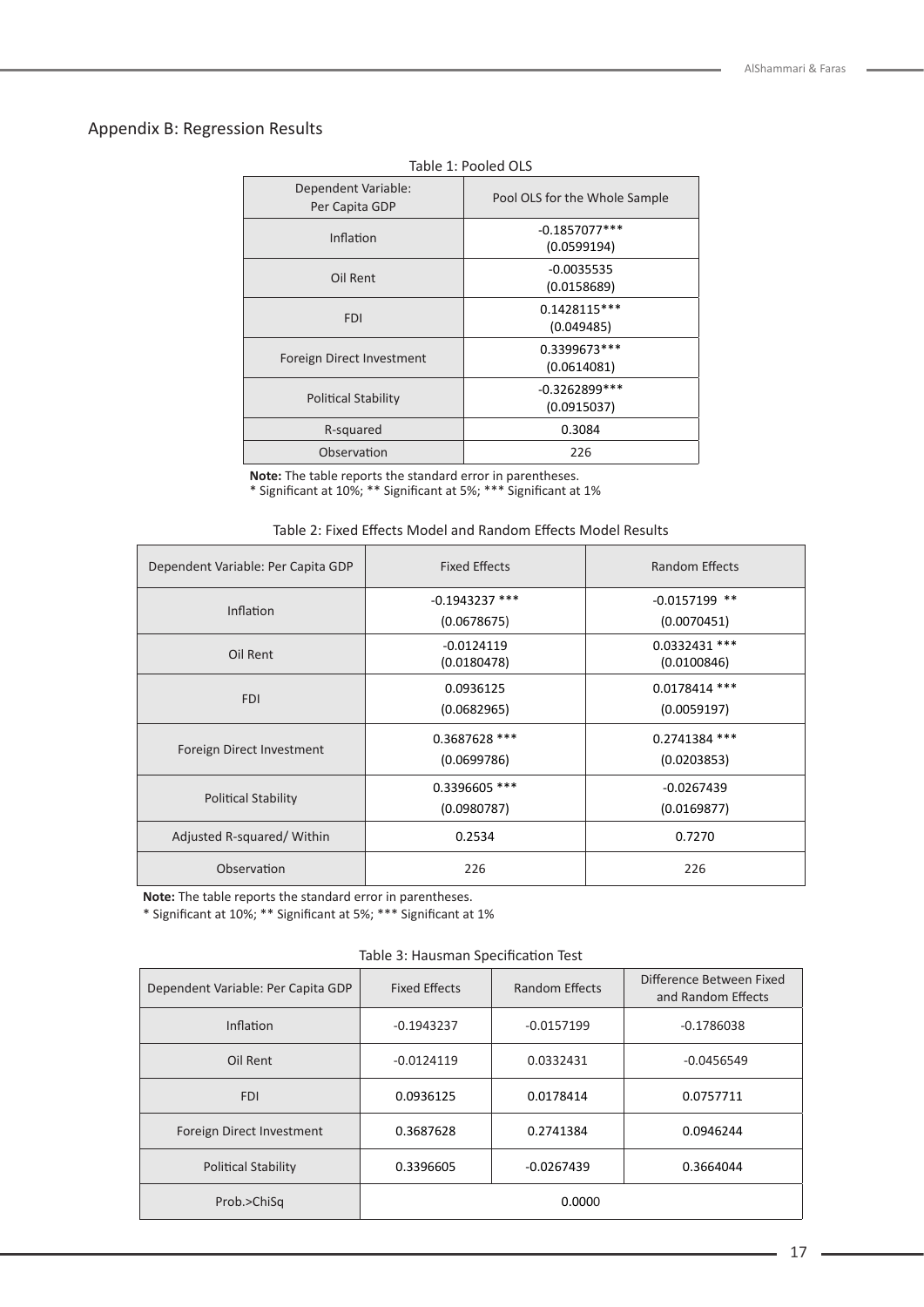| Dependent Variable:<br>Per Capita GDP           | <b>Republic Countries</b>      | <b>Monarchy Countries</b>      | Semi-Democratic Countries         |
|-------------------------------------------------|--------------------------------|--------------------------------|-----------------------------------|
| Inflation                                       | $-0.2207959***$<br>(0.0615088) | $-0.1998936$ **<br>(0.0672432) | $-0.2520629$ ***<br>(0.0550598)   |
| Oil Rent                                        | 0.0869844 ***<br>(0.022016)    | $-0.0216369$<br>(0.0183403)    | 0.0925552 ***<br>(0.0177401)      |
| <b>FDI</b>                                      | 0.0518827<br>(0.0620815)       | 0.090907<br>(0.0676326)        | 0.0251347<br>(0.055518)           |
| Foreign Direct Investment                       | 0.3063669 ***<br>(0.063968)    | $0.3418711$ ***<br>(0.0703249) | $***$<br>0.1816013<br>(0.0592965) |
| <b>Political Stability</b>                      | $-0.3569029***$<br>(0.1363367) | 0.2201098 **<br>(0.1108768)    | 0.5210378 ***<br>(0.0810719)      |
| (Political Stability* Republic Dummy)           | 1.142836 ***<br>(0.1698611)    |                                |                                   |
| (Political Stability* Monarchy<br>Dummy)        |                                | 0.4313318 **<br>(0.1930628)    |                                   |
| (Political Stability* Semi-Democratic<br>Dummy) |                                |                                | $-1.600447$ ***<br>(0.1543797)    |
| Adjusted R-squared                              | 0.3893                         | 0.2681                         | 0.5136                            |
| Observation                                     | 226                            | 226                            | 226                               |

|  |  | Table 4: Political Stability Impact According to Political Regime Cluster - Fixed Effects Regression |
|--|--|------------------------------------------------------------------------------------------------------|
|  |  |                                                                                                      |

**Note:** Table reports the standard error in parentheses. \*Significant at 10%; \*\* Significant at 5%; \*\*\* Significant at 1%

| Dependent Variable:<br>Per Capita GDP                | <b>Republic Countries</b>    | <b>Monarchy Countries</b>       | Semi-Democratic Countries     |
|------------------------------------------------------|------------------------------|---------------------------------|-------------------------------|
| Inflation                                            | 0.0271426 (0.0360117)        | 0.0521717 (0.0350203)           | 0.0328718<br>(0.0357178)      |
| Oil Rent                                             | 0.0795712 ***<br>(0.0101074) | $0.1101613***$<br>(0.0120208)   | 0.0834471 ***<br>(0.0098941)  |
| <b>FDI</b>                                           | $-0.0569654$ (0.0367064)     | $-0.059584*$ (0.0351364)        | $-0.0625189*$<br>(0.0363044)  |
| Foreign Direct Investment                            | 0.2732882 ***<br>(0.0359483) | 0.2434333 ***<br>(0.0351451)    | .2693884 ***<br>(0.0355341)   |
| Control for Corruption                               | 1.510063***<br>(0.0874002)   | 1.878013 ***<br>(0.0972545)     | 1.489488 ***<br>(0.0725212)   |
| (Control for Corruption * Republic<br>Dummy)         | 0.1395164 (0.1564181)        |                                 |                               |
| (Control for Corruption * Monarchy<br>Dummy)         |                              | $-0.7758626$ ***<br>(0.1805307) |                               |
| (Control for Corruption * Semi-<br>Democratic Dummy) |                              |                                 | $0.3162203$ **<br>(0.1383545) |
| Adjusted R-squared                                   | 0.7916                       | 0.8086                          | 0.7961                        |
| Observation                                          | 226                          | 226                             | 226                           |

| Table 5: Control for Corruption Impact According to Political Regime Cluster - Fixed Effects Regression |  |  |  |
|---------------------------------------------------------------------------------------------------------|--|--|--|
|---------------------------------------------------------------------------------------------------------|--|--|--|

**Note:** Table reports the standard error in parentheses. \*Significant at 10%; \*\* Significant at 5%; \*\*\* Significant at 1%